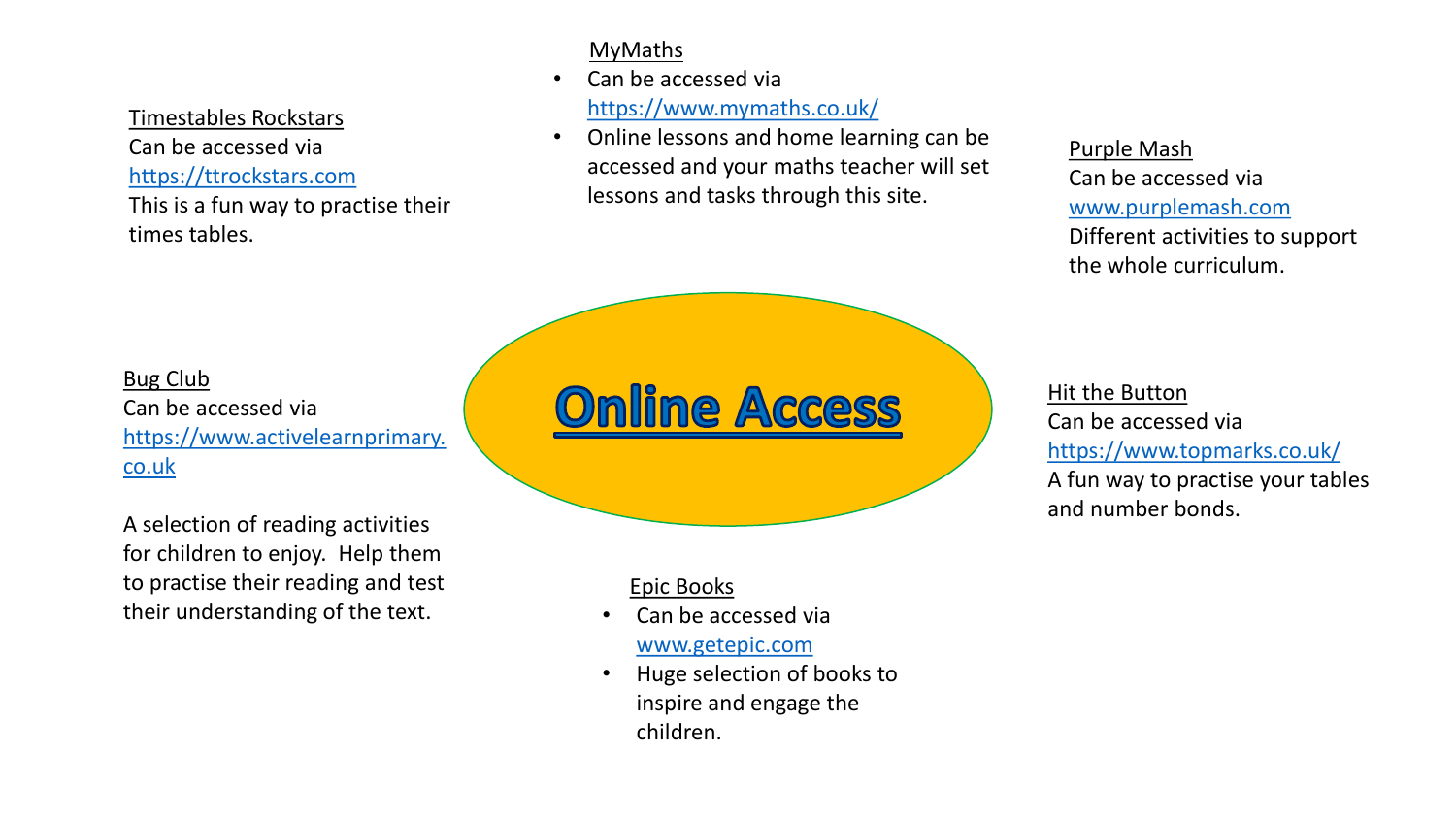## Maths

- Learn by heart all the ways to make 10, then 20.
- Can you count in 10s, 2s and 5s?
- Visit MyMaths.
- Visit TTRS.
- Practise number bonds (+, -).

### Music

- Listen to your favourite music and see if you can clap along to the beat.
- Sing your favourite songs.

## PE

• Create a fitness routine that can be carried out on the spot for 10 minutes. How many times can you repeat the routine?

## English

- Read something every day.
- Write something every day: shopping list, keep a journal or diary, letters or postcards.
- Look out of the window and write non-stop for 3 minutes about something you can see.
- Practise your phonics.



## RE

- Can you re-tell a Bible story that you know?
- If you have a Bible at home look through and see which stories you recognise.

## **Geography**

• Draw and label some geographical features: hills, mountains, rivers, sea sides, volcanoes . . .

### Science

- Watch the changes taking place in your garden or the space outside near you.
- Design something that floats/sinks.
- Look at the different materials around your home and investigate their properties (rough, smooth, hard, soft, bendy, stretchy . . .).
- Make a detailed daily weather diary.

## Art

- Draw, colour, sketch with pencils, pens, felt tips
- Start an sketch book and make regular drawings

#### History

Look at pictures of yourself as a baby, how have you changed? What can you do now that you couldn't as a baby?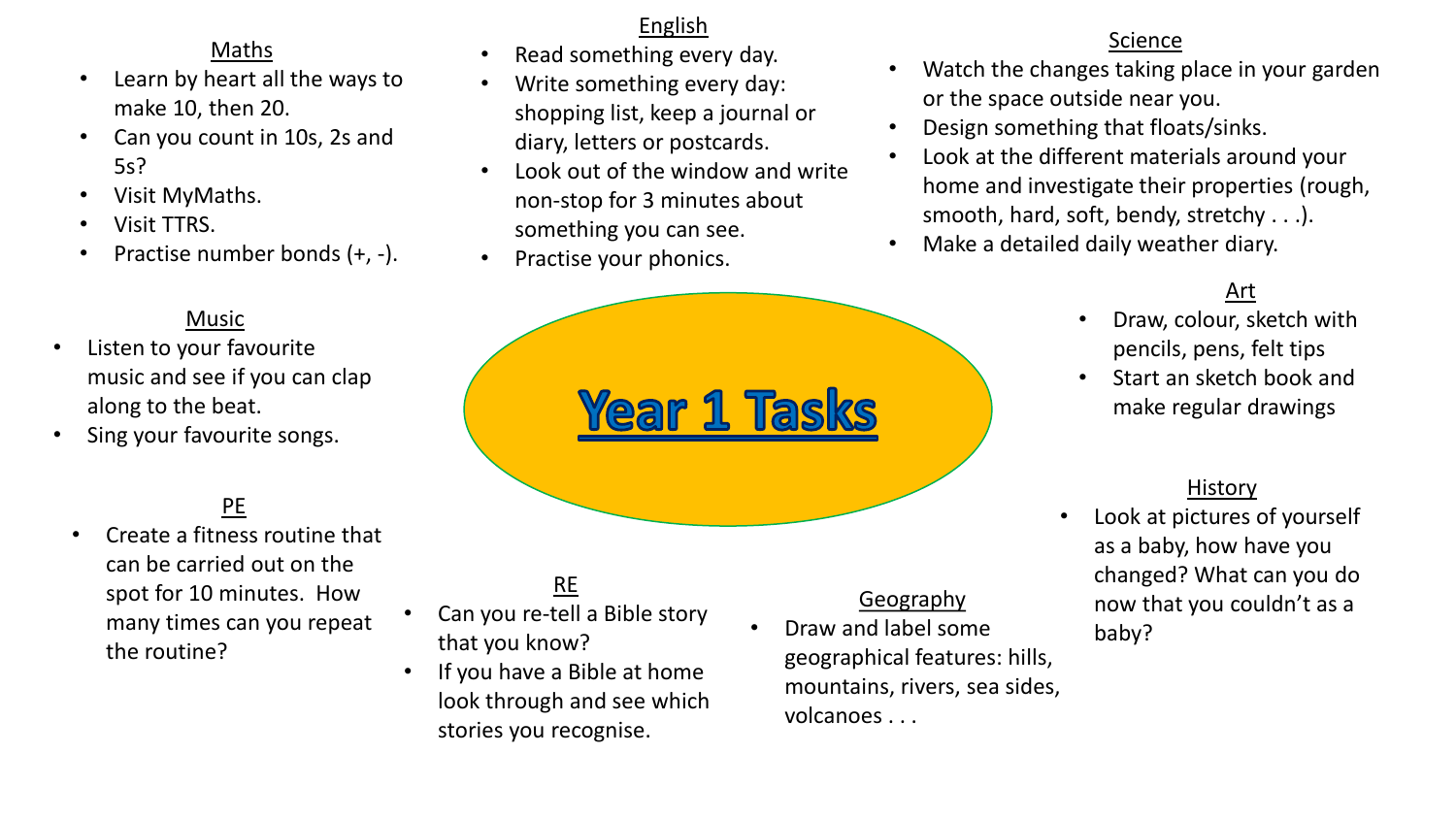*Or you could*:

• Get out your Lego and make a city.

•Make mud pies.

•Look in your recycling and get out some pots and trays. Order them according to which one you think holds the most. Now try filling them with water/pasta/rice/Lego bricks/whatever you've got and see if you were right •Make some eco bricks.

•Design a paper aeroplane - now make it fly higher/longer.

•Row down the Amazon on a cushion boat with wooden spoon oars, what do you see? Don't get eaten by crocodiles!

•Make a den.

•Ask your grown ups if you can help to do a load of washing. How do you set the machine, how do you put out the clothes to dry?

•Make up some new words to your favourite songs.

•Stay up till the stars come out.

•Cook some jam tarts.

•Make some salt dough (1 cup salt to every 2 cups of flour, add food colouring and glitter for even more fun) you can keep it in the fridge for another day or bake your models in the oven and paint them.

•Play Kim's game: put some objects out, look at them for 2 minutes, then cover them up. How many can you remember?

•Play 'Hunt the Thimble' – you don't have to use a thimble of course!

•Can you re-tell your favourite story from memory? (Can you remember the Gruffalo by heart like Mrs Hills?)